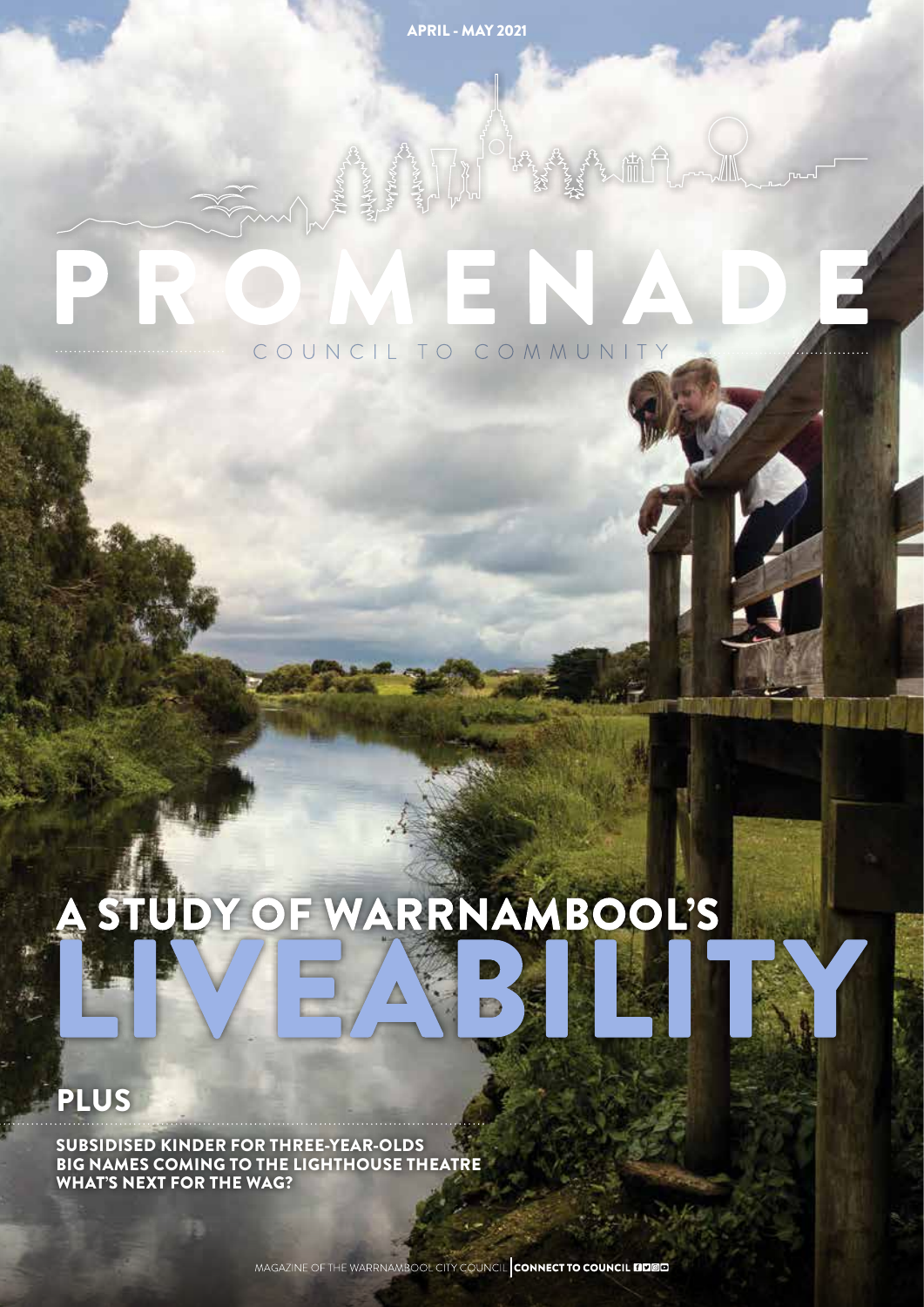With the city a hive of activity over the Easter long weekend, and the prospect of a busy May Racing Carnival on the horizon, many local businesses, especially in the accommodation and hospitality sectors, have had a real boost at an

ut as we enter the quieter months of the year from a tourism perspective, local businesses need your support more than ever. While the worst of the COVID-19 pandemic is hopefully behind us, businesses are still recovering, so please continue to Get Around

Warrnambool by shopping and supporting local businesses wherever you can.

The rollout of household glass bins to all households in the municipality is under way, following a successful trial in 2020.

Glass from our kerbside glass collection will be taken to a local transfer station. crushed, and then used in construction projects around the municipality, which is a great example of a recycling loop in action.

In May and June, households will get a new, larger landfill bin that will be collected

We know that glass breaking and embedding in cardboard is one of the biggest issues in household recycling, so keeping glass separate makes it easier and more efficient to process recycling.

MINUTE WITH THE MAYOR

important time.

# CONNECT TO COUNCIL

Postal address Warrnambool City Council P.O Box 198 Warrnambool 3280 Telephone: 03 5559 4800

Live Chat Top right corner of **www.warrnambool.vic.gov.au**

**Website www.warrnambool.vic.gov.au**

Connect Warrnambool Get more from where you live **www.connectwarrnambool.com.au**

Have your say Find out how to have your say by vistiting **www.yoursaywarrnambool.com.au**

#### COUNCIL MEETINGS

May 3, 5,45pm at the Lighthouse Theatre. Livestream available at www.warrnambool.vic.gov.au/ council-meeting

## YOUR COUNCILLORS

Cr. Vicki Jellie, Mayor 0437 937 810 vjellie@warrnambool.vic.gov.au

#### . . . . . . . . . . . . . . . . Cr. Richard Ziegeler

Deputy Mayor 0437 928 490 rziegeler@warrnambool.vic.gov.au

Cr. Otha Akoch 0437 906 424 oakoch@warrnambool.vic.gov.au

Cr. Debbie Arnott 0438 034 169 darnott@warrnambool.vic.gov.au

Cr. Ben Blain 0437 900 646 bblain@warrnambool.vic.gov.au

. . . . . . . . . . . . . . .

Cr Angie Paspaliaris 0418 595 745 apaspaliaris@warrnambool.vic.gov.au

Cr. Max Taylor 0438 091 575 mtaylor@warrnambool.vic.gov.au



On your first collection, put both your new and your old landfill bins out - they can both have rubbish in them. Your old bin will be emptied and taken away, leaving you with a glass, recycling, FOGO and landfill bin, all of which will be collected fortnightly.

By using the new four bin system correctly, we can help the planet while keeping waste management costs low.

If you have any questions, our website is a great resource www.warrnambool.vic.gov. au/kerbside-collection or you can call us on 5559 4800.

Cr. Vicki Jellie, Mayor

# GLASS BIN ROLLOUT BEGINS



What will happen and what you need to do:

- April 6 glass bin rollout begins, will take about four weeks to complete
- May 16 rollout begins of 140-litre rubbish bins to replace smaller 80-litre bins
- Glass bins go out fortnightly with your recyclables bin
- New rubbish bins go out fortnightly with FOGO bins – in the first instance put your new AND your old rubbish bins out.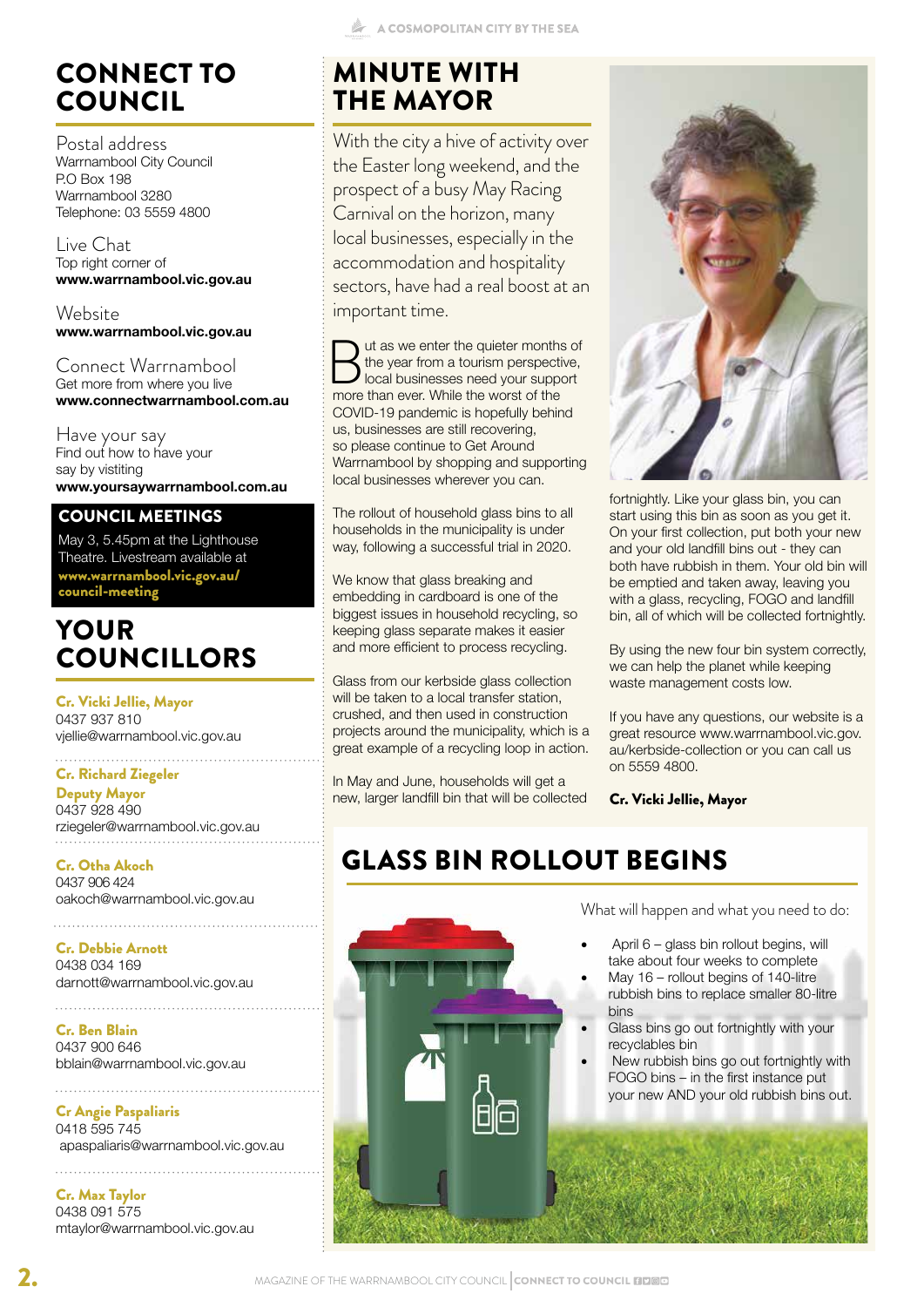# WHAT'S NEXT FOR THE WAG? JOIN THE CONVERSATION

The Warrnambool Art Gallery is starting a conversation with the community about how the gallery will look and function in the future.

" or some years the gallery and community have wondered about the capacity of the current gallery building to accommodate the extraordinary collection we have," Warrnambool Mayor Cr Vicki Jellie said.

"As a Council we're focused on maximizing the value of our assets and operations and this is a project that has potential to provide increased social, cultural and economic benefits.

"Currently the WAG can display only a small percentage of its permanent collection at any one time.

"We are the custodians of a growing collection of Aboriginal artefacts and art work and we need to be able to share this key cultural collection more widely and appropriately.

"We're also constrained by the spaces we have available for temporary exhibitions and for the community.

"So we're interested in hearing from the community about how it sees the future of The WAG.

"We're hoping that it will be a conversation that includes many voices.

"The gallery has many stakeholders, from its loyal Friends of the Gallery through to visitors to the city who come to see regular exhibitions, through to tourism operators who benefit from strong arts and culture activity in Warrnambool.

"We'd really like people to think about how they value the arts, what it brings to our lives and how we can position our city as a place that attaches a high value to arts and cultural heritage.

"The feedback we receive will help inform a business case that we will use to guide our strategic direction."

The business case is being prepared with the assistance of renowned cultural tourism consulting firm, SMA Tourism.

The community will be provided with a range of opportunities to become involved.

"There will be interviews, face-to-face workshops and an ideas board," WAG Director Vanessa Gerrans said.

"The business case is a critically important report needed to justify investment in the redevelopment of the WAG, for Council and external funders including the Victorian Government, Commonwealth Government and philanthropists."

To become involved in the conversation check out the WAG website: www.thewag.com.au



#### BIG NAMES COMING TO THE LIGHTHOUSE **THEATRE**

There's no place like home, especially when some of Australia's best musicians will grace the Lighthouse Theatre stage in the next couple of months.

For the first time, legendary Australian<br>and Human Nature has announced<br>a regional tour, with Warrnambool one<br>of the lucky cities to see a two-night stop band Human Nature has announced a regional tour, with Warrnambool one of the lucky cities to see a two-night stop over, with performances on June 15 and 16.

Performing in a never-before-seen stripped back acoustic tour, they will take the audience on a journey through their extraordinary career as one of Australia's most loved and globally successful bands of all time.

Another living legend of Australian music, ARIA Hall of Fame Inductee, and multiaward-winning artist Archie Roach, is set to bring his powerful memoir to life on

stage in his show Tell Me Why.

His upcoming tour will share the voices of the joy, pain and hope he found on his path through song; to become the legendary singer-songwriter and storyteller that he is today. With his first show on May 1 sold out, a second on May 14 is now on sale.

With his honours including the ARIA Hall of Fame, an Order of Australia, 28 Golden Guitar Awards, Australian Roll of Renown induction; alongside over 5 million albums sold and thousands of shows, it's not hard to understand why 75-year-old John Williamson might be ready to begin 'Winding Back'. John's tour 'Winding Back' may be the last time fans get to see "True Blue" himself on stage in Warrnambool. His show on May 27 has sold out, and his second show on May 29 is selling fast.

"Whilst 2020 was a very tough year for artists across Australia and the world, we are extraordinarily lucky that we now have the opportunity for such world-renowned talent to tour across our country," Lighthouse Theatre Manager Xavier Dannock said.

"We don't know what might happen next, so don't miss these opportunities for once in a lifetime experiences, right here on your doorstep, in your community - at an incredibly affordable price."

For more information about these and other great shows at the Lighthouse Theatre, call 5559 4999 or visit www.lighthousetheatre.com.au

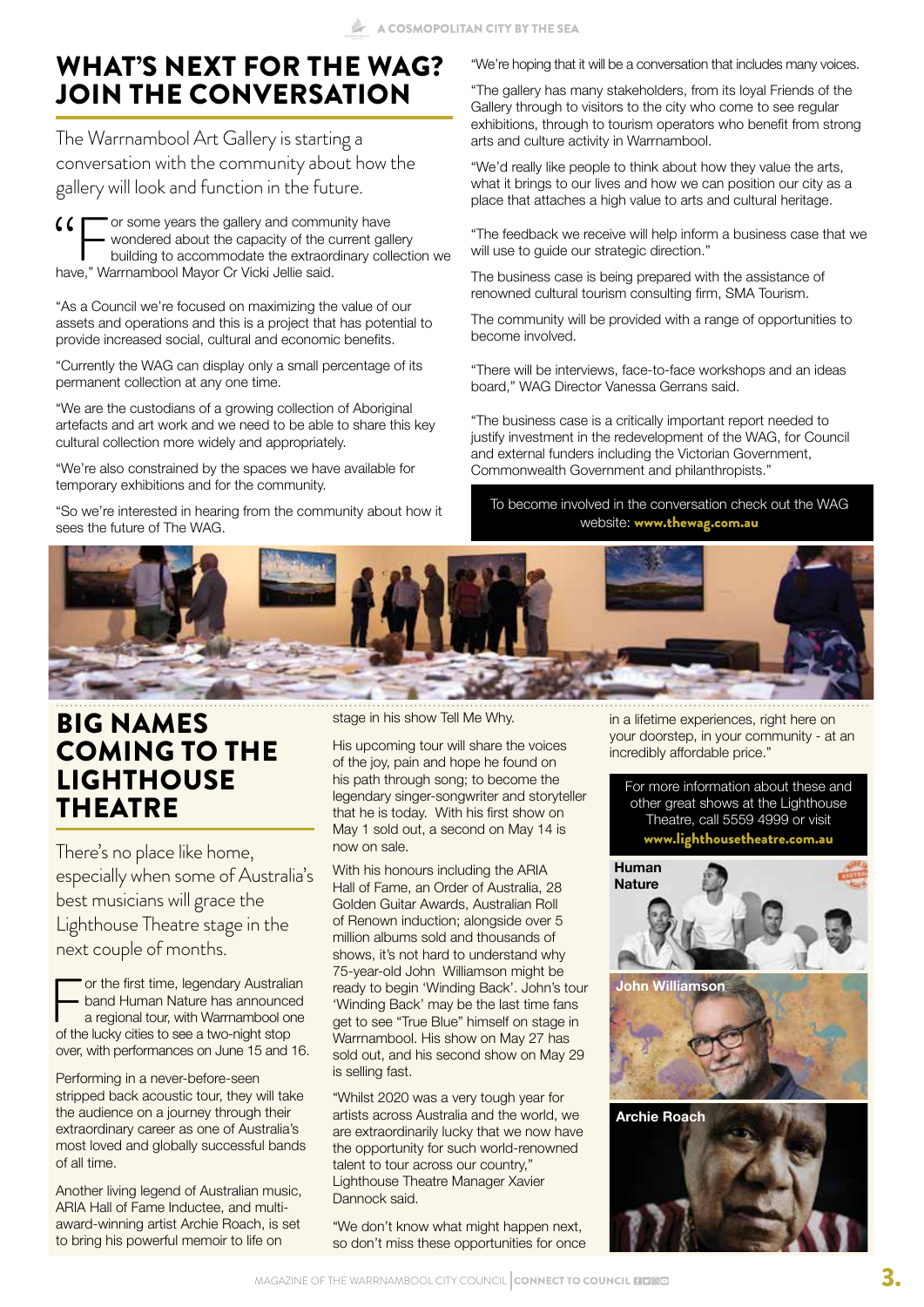#### HELPING REGIONAL AGRIFOOD BUSINESSES REALISE THEIR NEXT GROWTH **HORIZON**

Agriculture and food businesses with innovative ideas for the future are encouraged to apply for a place in the Agrifood Evolution – Seeds of Growth Program.

p to 12 business from the Great<br>South Coast will be chosen to ta<br>part in the 90 day program to give<br>them the tools they need to scale up the South Coast will be chosen to take part in the 90 day program to give them the tools they need to scale up their existing business.

AgriFood Evolution has been successfully delivered across Australia over the past four years by industry experts Beanstalk and the Federal Government's Food Innovation Australia Limited.

With generous support from Food Innovation Australia Limited, the Warrnambool City, Moyne, Corangamite, Southern Grampians and Glenelg Shire Councils have worked together to bring AgriFood Evolution to the region, and to make more than \$15,000 worth of mentoring and training available for just \$100 per business.

The Great South Coast is Victoria's largest food and fibre region, producing more than \$2 billion in agricultural output each year.

To find out more and to apply, visit www. agrifoodevolution.thinkific.com/courses/ gsc-seedsofgrowth





Warrnambool is getting ready for the arrival of a funded kindergarten program for three-year-olds.

rom 2022 the Victorian Government will subsidise a kindergarten program for all three-year-old children in Victoria.

"This is a great step forward in the lifelong learning journey," Warrnambool Mayor Vicki Jellie said.

"While some kinders have been offering a fee-based program for three-year-olds, for the first time will see a subsidised year of play-based learning, led by a teacher, added to Victorian children's education.

"We know how critical early childhood learning is to outcomes in later life so to have the extra year embedded in the kindergarten system and available to every three-year-old is wonderful".

In 2022 all three-year-old children in Victoria will have access to five hours in a kindergarten program led by a teacher. This will increase to 15 hours per week by 2029.

In June 2021 Council will start taking enrolments for five hours of funded three-year-old kinder for the 2022 year across its kindergarten facilities.

"To ensure we provide a three-year-old kindergarten program that meets the community's needs we're seeking input from the community and staff to help determine sites, models and resourcing over the next year," Cr Jellie said.

To have your say on the kindergarten program for three-year-olds go to www.yoursaywarrnambool.com.au. The survey opened on March 30, and closes on April 19.

To learn more about the three-year-old kindergarten program go to www.vic.gov.au/three-year-old-kindergarten-victorians

### CITIZEN SCIENTISTS ENCOURAGED TO JOIN BIOQUEST

Take photos, help scientists and score points to get Warrnambool to #1 in the rankings!

 $\overline{I}$ f you're not familiar with Questagame, it's similar to Pokemon Go, but you're looking for real plants and wildlife. Plus, the photos you take help working scientists better understand local biodiversity.

So far, players in Warrnambool have identified more that 660 different species of animals, birds, insects, fish and plants.

To participate in the Australian Councils Bioquest and the Wild Warrnambool Bioquest is easy. Simply download the free QuestaGame app for your device, sign up and start submitting your wildlife photographs. Players can also choose to

share their information with national and global biodiversity databases for scientific research including the Atlas of Living Australia, a free online atlas hosted by the CSIRO.

If you don't have or use a mobile phone, don't worry, images and notes can be uploaded directly from a camera to the QuestaGame website.

Visit www.questagame.com to get involved or search for "Questagame" in your app store. Once you're there, search for the Australian Councils Bioquest and the Wild Warrnambool Bioquest.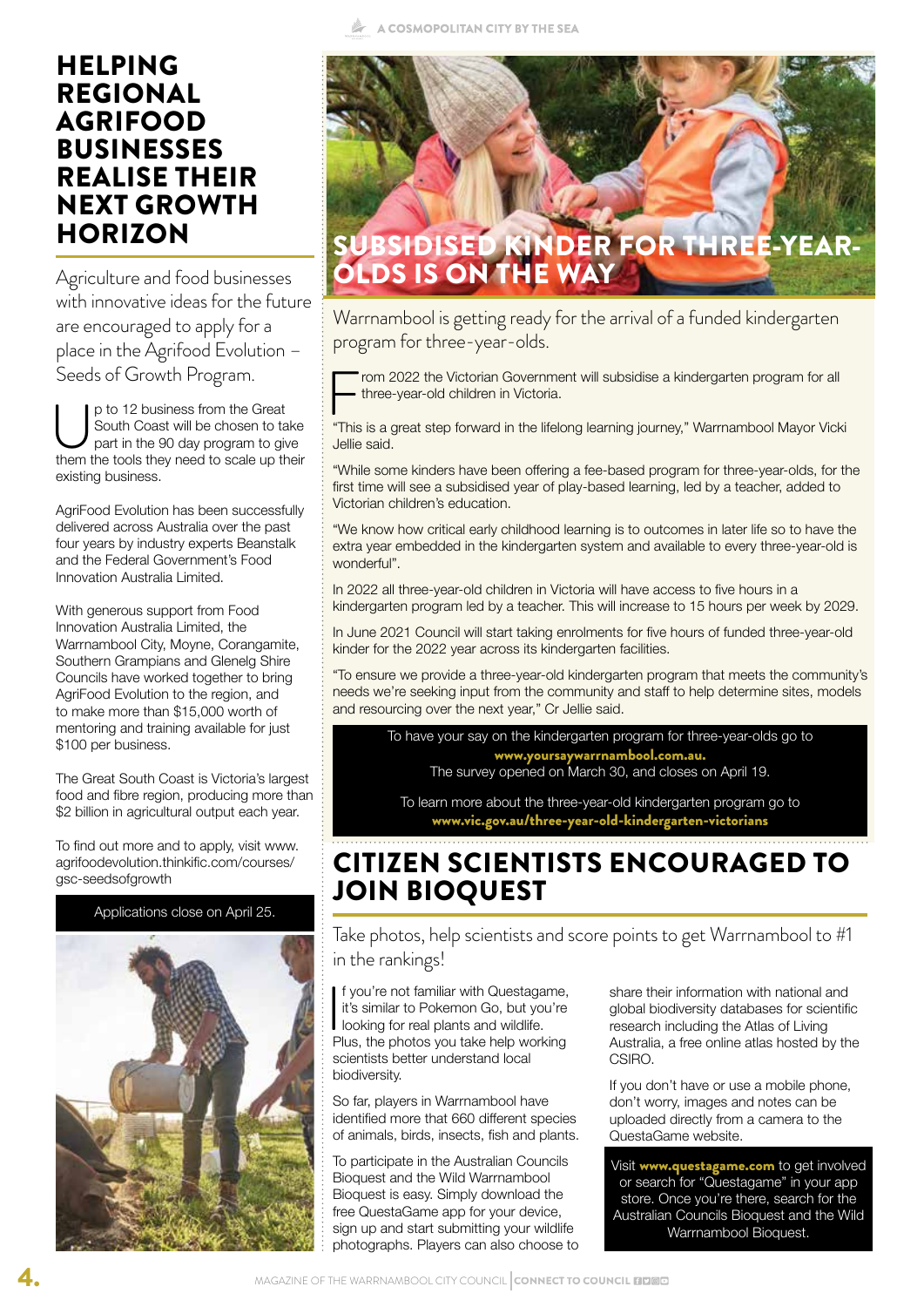# WARRNAMBOOL LIVEABILITY STUDY

Between May and July 2021 Warrnambool City Council is embarking on an ambitious project to understand what really matters in our community and how our neighbourhoods are performing for you.

T he results from our first Liveability Study, being run by an independent research company Place Score, will be used to inform a range of strategies being developed by Council, and will help us track the impact of future investments.

If you would like to be on the email list to be the first to get the invitation to participate please email communityplanning@warrnambool.vic.gov.au with your name and contact email, and Liveability Study in the subject line.

If you would like to participate in the survey but do not have internet access please call our City Assist team on 5559 4800 and they will register your interest to receive a printed survey.



## AFL PLEDGES \$250,000 FOR REID OVAL

The AFL has committed \$250,000 for the Reid

Oval Redevelopment.

ead of AFL Victoria and AFL legend Brad Scott came to<br>Warrnambool on March 24 to make the announcement.<br>"Driving in from Melbourne this morning it's really clear this is a Warrnambool on March 24 to make the announcement.

"Driving in from Melbourne this morning it's really clear this is a really fast growing region and certainly a really important region for football," he said.

Reid Oval Project Control Group Chair Cr Debbie Arnott thanked the AFL for its contribution to the project.

"As a city with a population of 35,000 that's home to not one but two football leagues, it's fair to say that we love Aussie Rules football," she said.

"But in recent decades, our love of the game hasn't been matched with a showcase facility that we can truly be proud of... this is in the process of being rectified.

"The Reid Oval Redevelopment has been a long time coming. Our sporting community has made it very clear over a number of years that they want to see Reid Oval return to its rightful place as south-west Victoria's premier sporting facility.

"I can't wait for the day when players return to the oval, but until then there's still a lot to be done, and I'd like to thank all of the tradespeople, contractors and Council staff who are working hard to make this project a reality."

This funding when pooled with contributions from the Victorian Government (\$7 million), Council (\$3 million), Cricket Victoria (\$200,000) and Reid Oval user groups, has allowed Council to carry out the full scope of the project, including upgrades to the adjacent training oval.

This oval will have the same grass species (Santa Ana Couch) as the main oval, as well as better lighting and new fencing.

In other Reid Oval news, brickwork for the ground floor of the pavilion has been finished, the foundations for the new light towers are in and most noticeably, the 19,000sqm of grass that will form the hallowed ground of Reid Oval is in place.



# THIS GIRL CAN

A big thank you to everyone who took part in This Girl Can week in March.

This Girl Can Week is part of the large<br>This Girl Can – Victoria campaign,<br>which first launched in 2018 and has<br>so far inspired hundreds of thousands of his Girl Can Week is part of the larger This Girl Can – Victoria campaign, which first launched in 2018 and has women to get active, right across the state.

In Warrnambool, local clubs and groups hosted free, beginner-friendly events for women from March 22-28. While This Girl Can Week is technically finished, that doesn't mean that it's too late to get involved in a new sport or activity.

Visit www.connectwarrnambool.com.au for a list of local clubs and organisations in the region.

If you're still unsure where to start, our Recreation team can help steer you in the right direction. You can email them at recreation@warrnambool.vic.gov.au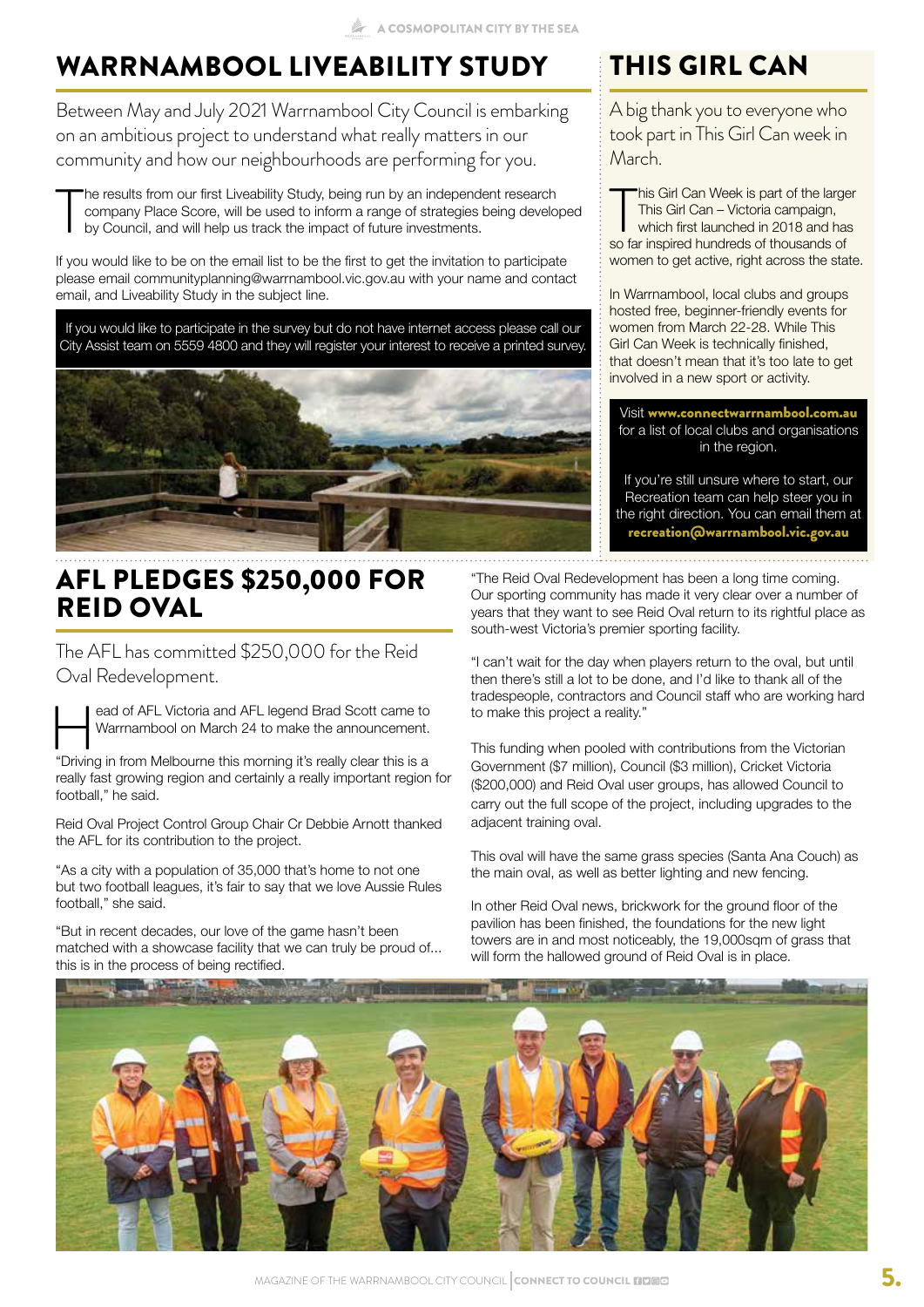#### MELBOURNE TO WARRNAMBOOL IS ON MAY 1

After being postponed in February due to statewide COVID-19 restrictions, the Melbourne to Warrnambool Cycling Classic is scheduled to be back on the road on Saturday May 1.

After assembling an incredible<br>field of competitors, Melbourn<br>organisers were left with no choice b field of competitors, Melbourne to Warrnambool Cycling Classic organisers were left with no choice but to postpone the event less than 24 hours before it was due to commence on



#### COUNCIL TRAINEE WINS AWARD

Congratulations to Meg Reuel, who was announced as the Trainee of the Year at the South West TAFE Outstanding Student Awards on March 30.

**Meg spent 2020 as Council's Visitor<br>Economy Trainee, working with<br>Flagstaff Hill and Events teams. She also** Economy Trainee, working with **the Visitor Information Centre.** Flagstaff Hill, and Events teams. She also spent four years on the Warrnambool City Youth Council.

This year, she has begun studying for a degree in International Relations at Flinders University in Adelaide.

Last year Council's 2019 Visitor Economy Trainee Sean O'Keeffe won the same award while our 2018 Trainee Skye Henry Litster was Highly Commended in the Koorie Student of the Year Award the year before.

Each year, Council works with South West TAFE to provide a range of Traineeships in different areas. So if you or someone you know is interested in combining a qualification with a year of practical work, keep an eye out for when applications open each year, usually around October.

February 13, following the introduction of Stage Four Restrictions.

The new date sees the historic race slot in between other races within the 'Classics season' that form part of the National Road Series, namely the Tour de Brisbane (April 11) and the Grafton to Inverell (May 8).

Also on the cycling agenda for the day will be the popular Port Campbell to Warrnambool Handicap, giving all cyclists the chance to experience the atmosphere of the prestigious event in a more achievable format. Entries in this 76km road race are still open, but be quick! They close on Wednesday April 21.

For more information visit www.melbournetowarrnambool.com.au



### BANG FOR BUCK - FIREWORKS FUNDING USED FOR NEW OFF-PEAK EVENTS

Money from Warrnambool's cancelled New Year's Eve fireworks display is being redirected to fund new community events and aid in the COVID-19 recovery of the local economy.

**A**pplications for<br>
Warrnambool Gran<br>
are now open, with small the Activate Warrnambool Grants to medium events able to apply for up to \$5000 while large festivals and events can apply for up to \$10,000.

Events can be held between May and November 2021, with the aim of encouraging more visitors to Warrnambool, increasing local spending and creating memorable experiences for locals.

The \$77,000 program is part of Council's COVID-19 support program, and includes the \$22,000 originally earmarked for the city's 2020/2021 New Year's Eve fireworks display.

Warrnambool Mayor Cr Vicki Jellie said that Council was committed to supporting a broad calendar of events, especially during the quieter months of the year.

"Spending data shows that last summer was even busier than the one before, which is just what our local businesses needed after a devastating 2020 for so many," Cr Jellie said.

"We still have Easter and the May Racing Carnival to come, but the off-peak time to follow will be really tough for a lot of businesses, especially with Federal support programs like JobKeeper coming to an end.

"As well as helping the local economy and attracting visitors, a diverse and

vibrant events calendar is just as important for locals and the liveability of our city.

"If you've got an idea for a great new event for the city, and you've got the passion and the skills to make it happen, we want to hear from you.

"We saw with events last year like the Solstice Searching neon sculpture tour that a simple concept, executed well, can be very successful."

> Applications close on Monday April 19.

For more information, eligibility criteria, and to apply, visit www.warrnambool.vic.gov.au/activate-warrnambool

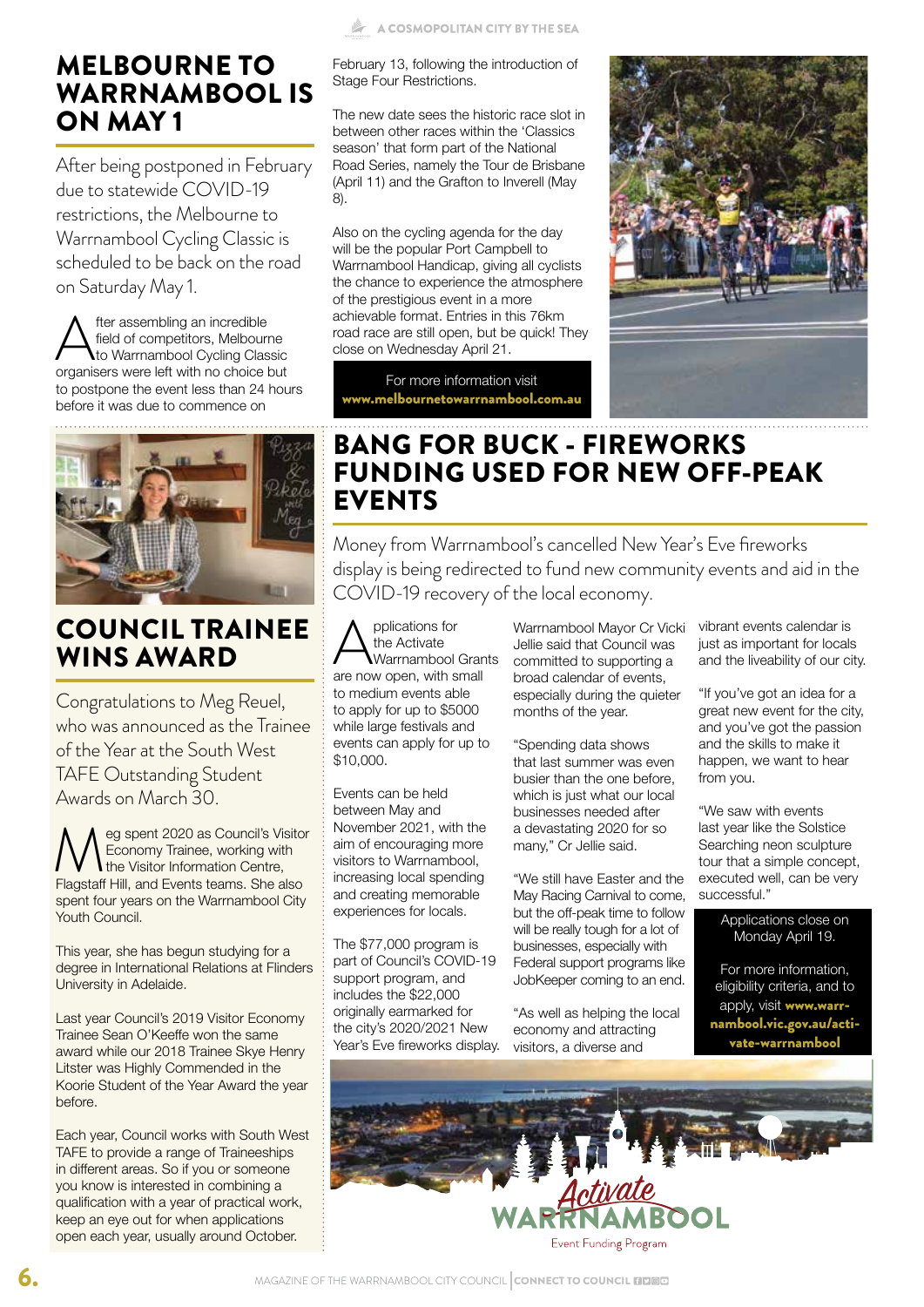#### TIMOR STREET BUILDING FACADES RECEIVING A FACELIFT

Warrnambool City Council and Powercor have joined forces to help restore first floor building facades along Timor Street.

**Powercor has made temporary<br>to facilitate safe restoration and<br>painting works on the buildings. ma** changes to the city's power network to facilitate safe restoration and painting works on the buildings, many of which date from the 19th century.

The work began on March 31 with a Powercor crew installing a complex series of network changes that will transfer power supply from high voltage cables outside Timor Street's shop fronts, to the surrounding low-voltage network.

Council has contributed \$40,000 towards the cost of the power diversion.

Power will be re-routed for 90 days, allowing businesses to keep the lights on and painters to access the buildings and restore them to their former glory.

Warrnambool Mayor Cr Vicki Jellie said Council was pleased to support the business and building owners along Timor Street.

"We know that many have been wanting



to carry out maintenance on their buildings and this collaboration with Powercor removes the obstacle that prevented this from happening," Cr Jellie said.

"Importantly, pedestrian access to businesses will be maintained while the work is carried out."

Painters and other maintenance workers had previously been unable to access the upper floor of buildings in Timor Street due to the close proximity of high voltage powerlines and strict "No-Go Zones" set by Energy Safe Victoria.

No-Go Zones are minimum distances that contractors and equipment must keep from power infrastructure, which includes

cranes, excavators, concrete pumpers, scissor lifts and scaffolding.

Painting will take place on Timor Street between Kepler and Liebig streets, with some very short outages for individual buildings, to allow painters to access the area immediately surrounding each businesses' connection point.

These outages will be coordinated with each business to ensure they take place at a time that suits them.

Once the project is complete, Powercor will remove the temporary high voltage isolators and re-route power back through the network in its normal configuration, with no impact to the power supply.



# WANGOOM ROAD WORKS COMPLETE

Major works to make Wangoom Road safer for everyone, especially cyclists, have been finished.

Wangoom Road has been widened between Aberline<br>and Horne roads and the shoulders have been seak<br>creating new bike lanes. and Horne roads and the shoulders have been sealed, creating new bike lanes.

The Wangoom/Aberline/Wiggs intersection has also been upgraded with new turning lanes and lighting.

The works were funded by Regional Roads Victoria, the Warrnambool City Council and the Moyne Shire Council.